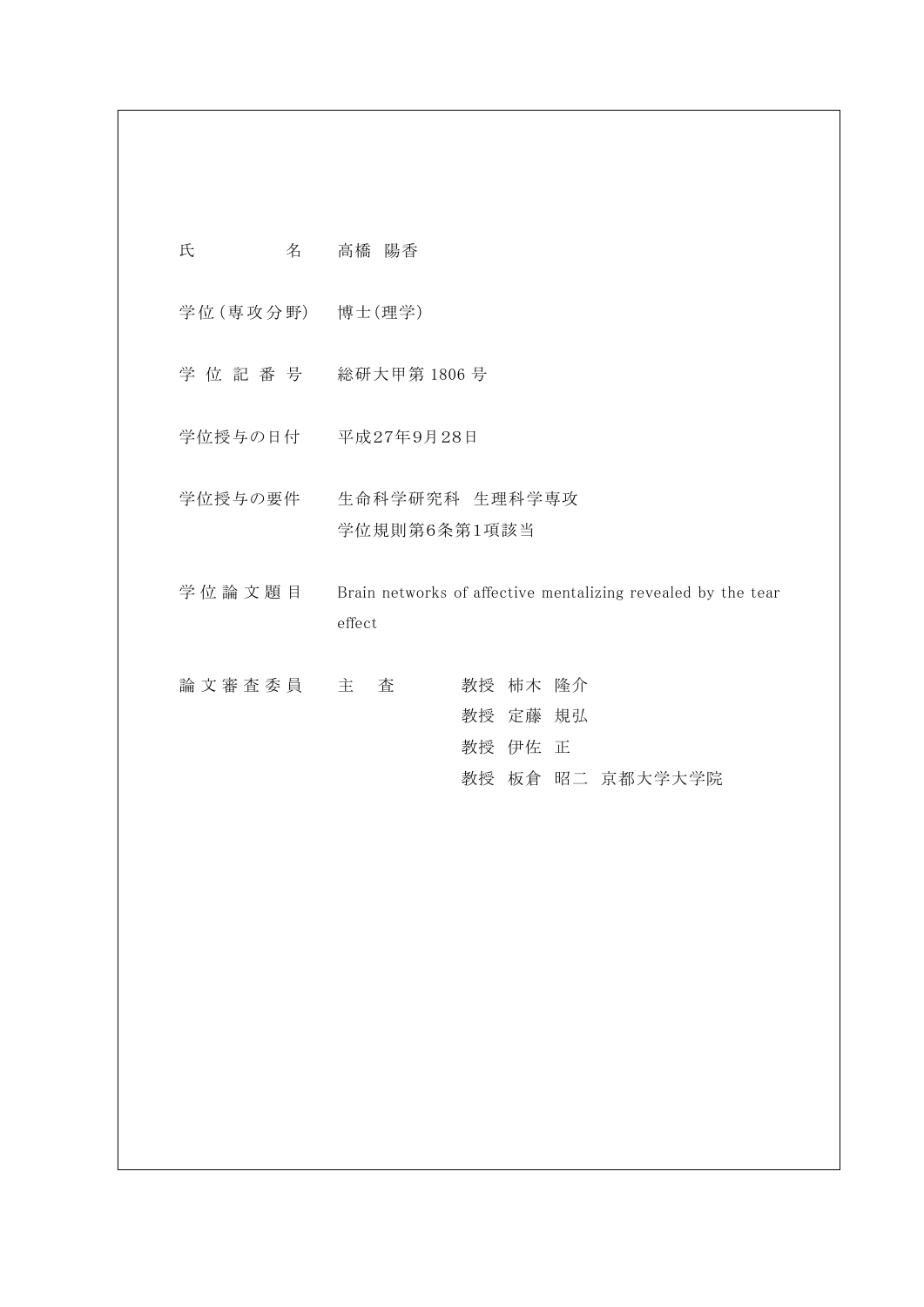## 論文内容の要旨 Summary of thesis contents

Social cognition includes psychological processes by which we can make inferences about other people. Affective mentalizing is defined as the process of inferring others' affective state (i.e., "I understand how you feel"). Previous neuroimaging and lesion studies have identified a distributed set of brain regions that are involved in affective mentalizing. Especially, the medial prefrontal cortex (mPFC), the precuneus/posterior cingulate cortex (PCC), and the temporo -parietal junction (TPJ) are considered the core network for mentalizing. However, the relative contributions of these nodes to affective mentalizing remain poorly understood.

One approach to clarifying the roles of these nodes is to examine which regions are involved in integrating multiple social signals (e.g., facial expressions and bodily gestures). The integration means a process where social signals are combined to infer the most likely affective state. In the field of multisensory research, if signals of two sensory modalities are integrated in a brain region, such region should not only be activated by each sensory modality, but also show a supra-additive effect, indicated by greater activation than the sum of the individual sensory signals. Likewise, I can expect that, if a region is involved in integrating social signals, such region should show a supra-additive effect of these social signals. The goal of this thesis is to investigate which nodes of the core network of affective mentalizing are involved in the integration of the two social signals: emotional tears and facial expressions. For this purpose, I conducted a functional magnetic resonance imaging (fMRI) experiment wherein brain activity of humans is non-invasively measured.

Sixty-one healthy female subjects participated in the experiment and rated the sadness of observed others during fMRI scanning. I adopted a two-factor within-subjects factorial design, with two levels of facial expressions (sad and neutral) and three levels of tears (faces with tears, with circles and without tears). Thus, the subject observed six different types of faces: those portraying sad facial expressions with tears, with tear-like circles, and without tears; and those portraying neutral facial expressions with tears, with tear-like circles, and without tears. After the standard preprocessing of fMRI data, I utilized the general linear model to estimate brain activity for each type of faces and evaluated the main effects and the interactions within each subject. The supra-additive effect was evaluated as one of the interaction effects. These results from the subjects were summarized to obtain population inferences.

The subjects rated sad facial expressions with tears as sadder than the other types of faces. In the fMRI analysis, the mPFC and PCC showed greater activation when viewing faces with tears than without tears (the main effect of tears), greater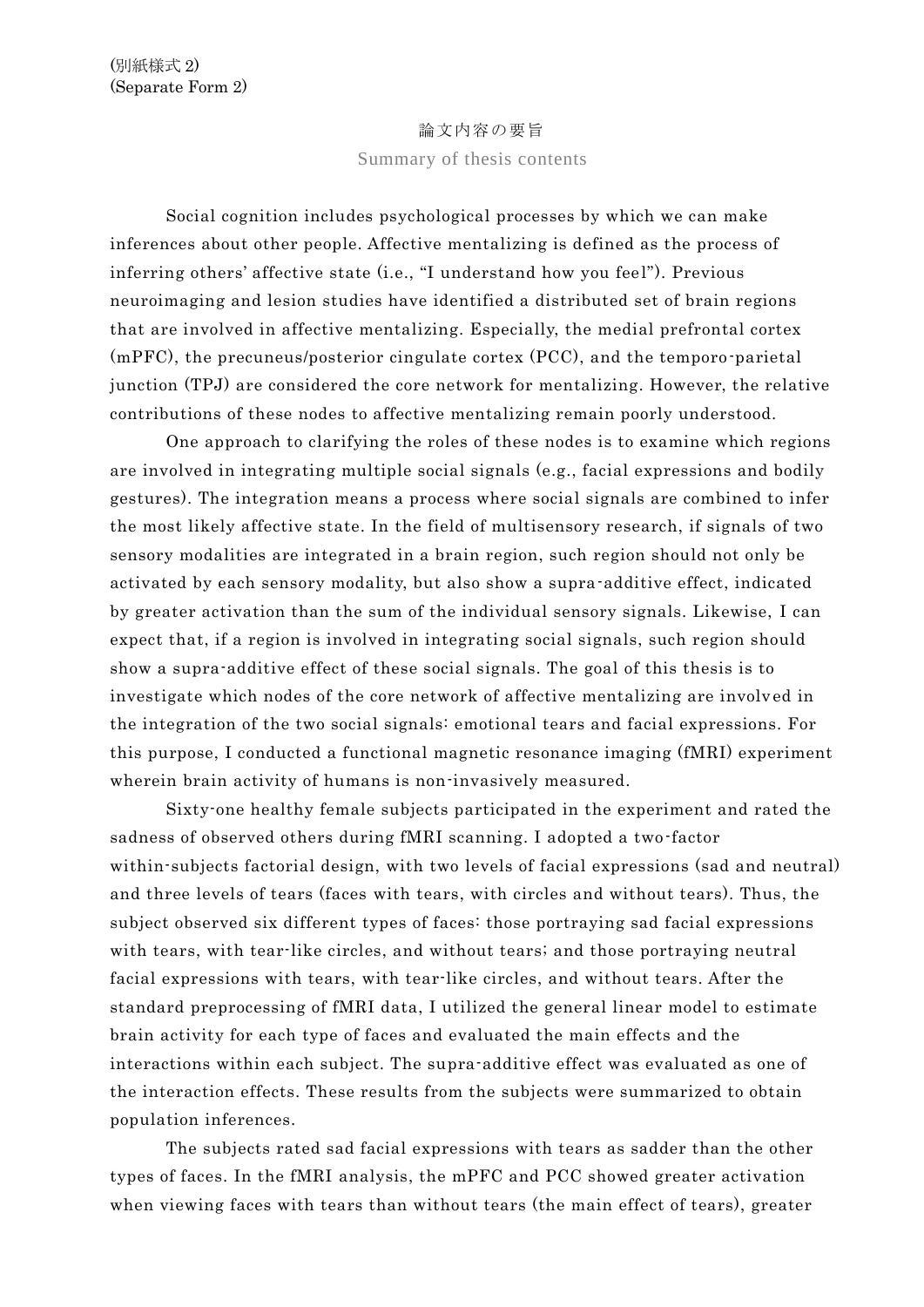(別紙様式 2) (Separate Form 2)

activation when viewing sad face than neutral face (the main effect of facial expressions) and greater activation during the observation of sad facial expressions with tears than the sum of the effects from individual social signals (tears and sad facial expressions) (the super-additive effect). In contrast to the mPFC and PCC, neither the main effect of sad facial expressions nor the supra-additive effect was found in the TPJ; this region showed only the main effects of tears.

The behavioral results indicate that information on tears and sad facial expressions are combined to infer others' sadness, which is the indicator of the integration. The results of the fMRI analysis indicate that the mPFC and PCC are involved in integrating tears and sad facial expressions. In contrast to the mPFC and PCC, the TPJ was only sensitive to the presence of objects on a face such as tears. These results indicate that the TPJ is engaged in processing tears, but not in the integration of tears and facial expressions.

In conclusion, the mPFC and PCC showed the supra-additive effect of tears and facial expressions in an affective mentalizing task. This result indicates that these midline structures of the cerebral cortex are critical for integrating these social signals, highlighting different roles from the TPJ, the other core node of the mentalizing.